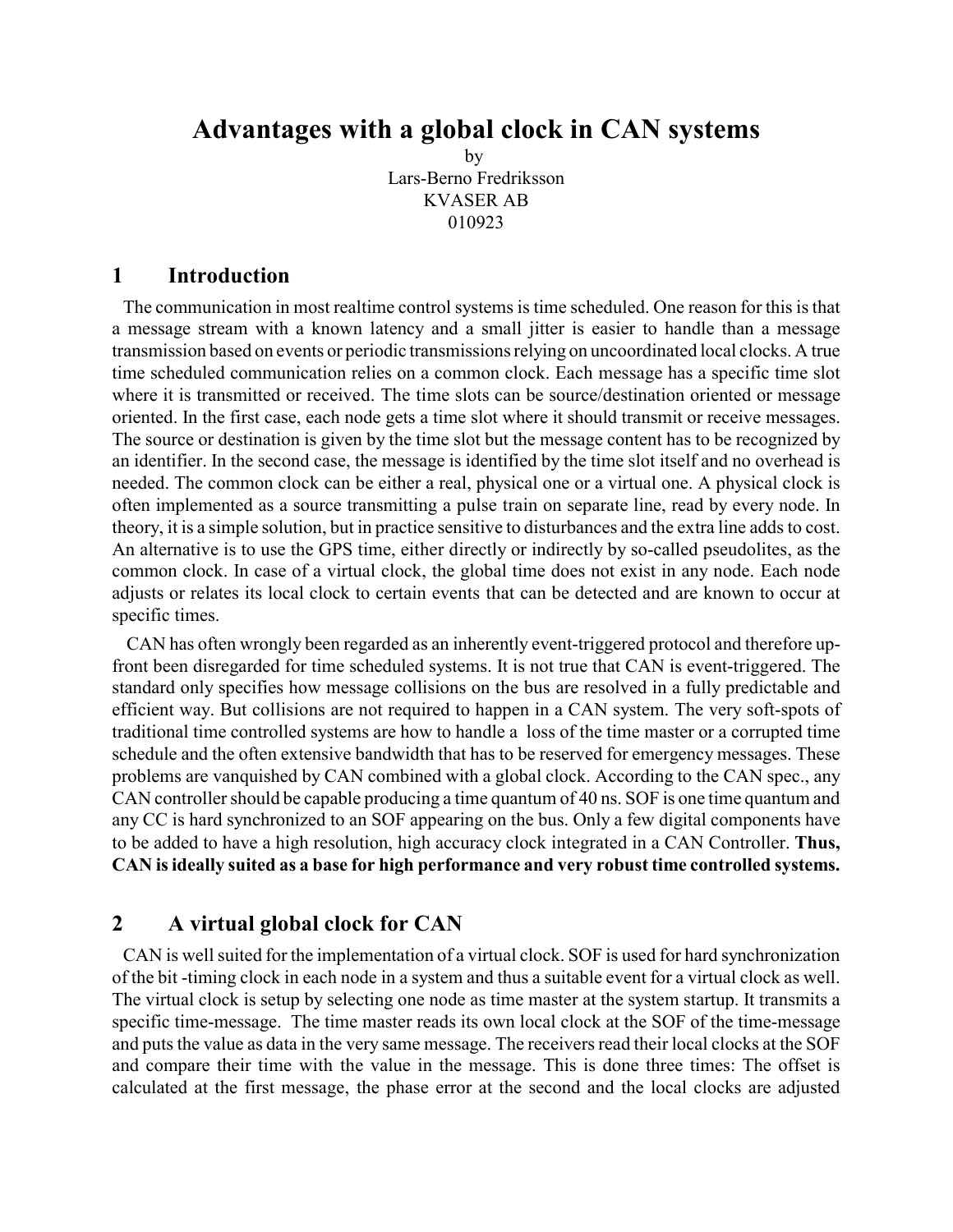accordingly. The synchronization is verified with the third message. After this setup, the time master is not needed any longer. Any time-stamped message from a selected group of nodes, or all nodes, can be used for the resynchronization of the local clocks to the, now virtual, global time.

# **3 Reduced bandwidth requirement with CAN**

A time scheduled communication is the most efficient solution during normal conditions in well predictable systems. However, emergency situations have to be handled, and emergency messages have to have a short latency time. Several time slots have then to be reserved for emergency messages. A great deal of the available bandwidth is then lost during normal conditions. This bandwidth can be recovered by using CAN. As any message has a unique priority compared with any other message in CAN, emergency messages can be sent directly upon emergency events. Such a message will only destroy one time slot. From a scheduling point of view this is acceptable. The emergency message can be seen as a bus disturbance, and such are foreseen during the design and taken care of at normal conditions anyhow.

# **4 Schedule failures**

A weakness of time schedules systems is that schedule errors are difficult to handle. The three main schedule failure types are:

Phase error of a local schedule

Corrupted local schedule

Global schedule breakdown

All three types are easily detected and handled by applying CAN.

## **4.1 Phase error of a local schedule**

If a node does not meet the time window of its slot for transmission, this is usually due to a more than anticipated drift in the local clock. The local clock accuracy compared with the global clock is not within limits. Sometimes this problem is solved by a bus guard in the node, relying on a separate clock. If one of the clocks is out of bounds, the transmission is prohibited. This solution can be applied in a CAN network but CAN offers another possibility: If a node should slide into the next time slot, the CAN Controller at the node owning that slot will just wait until the previous message is completed and then automatically transmit the pending message. No message will be destroyed and any other node knowing the schedule has the possibility to detect the failure. There are several strategies to choose from for a system to recover from this failure type. As no messages are destroyed when using CAN, a schedule phase error problem is not as critical and easier to solve in a CAN system than in other systems.

#### **4.2 Corrupted local schedule**

This error is when a node transmits a wrong signal in its own time slot or uses a time slot that belongs to another node. Theoretically, no message identifiers are needed in a time scheduled system. The identification lies inherently in the schedule. But then, it is (almost) impossible to detect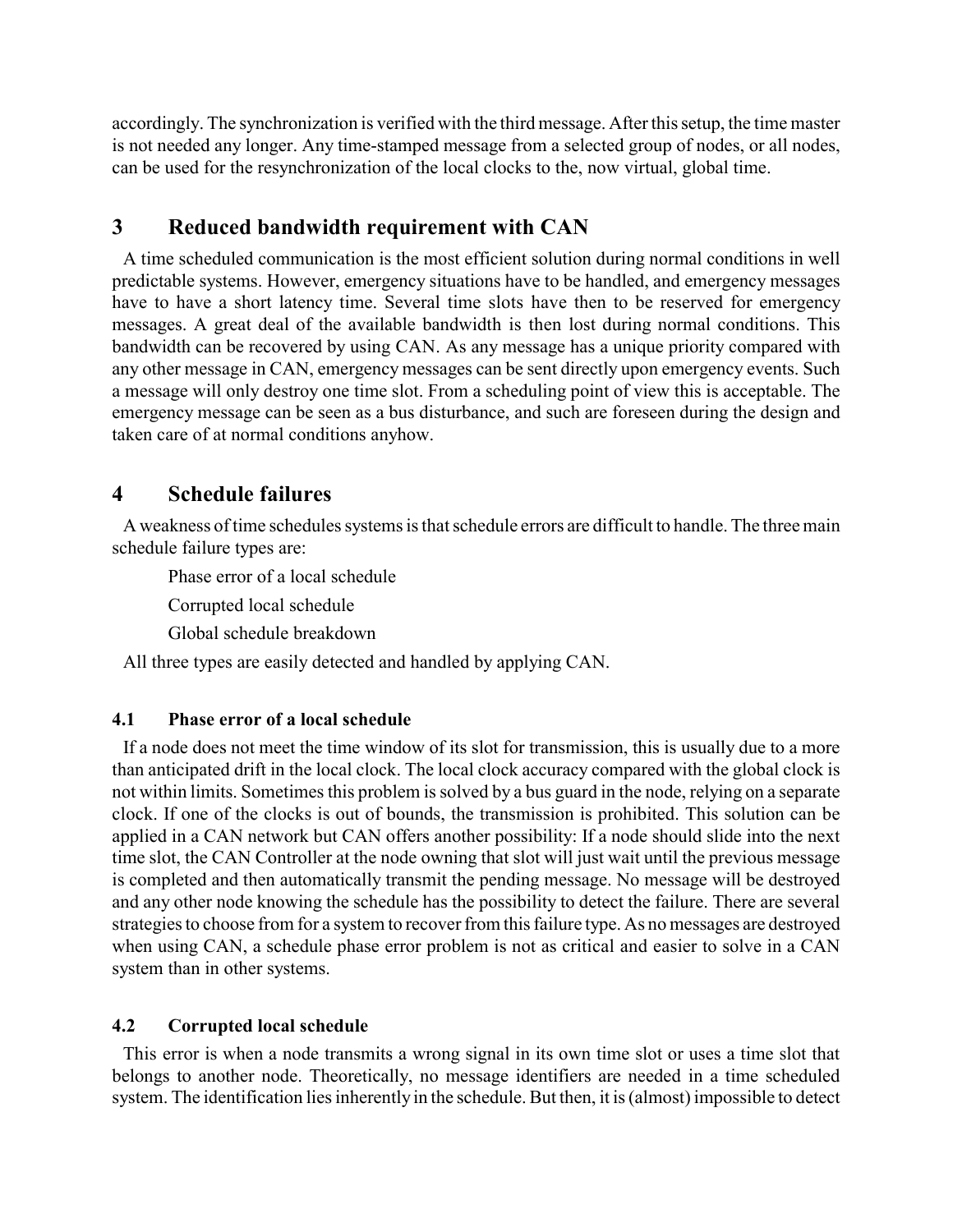a slot error. Every CAN message has a unique identifier. Thus, it is easy to detect if a node transmits a wrong signal in its own time slot. It is also easy to detect if a node transmits in another node's time slot. In this case either both messages will be transmitted back to back or the one that first appears on the bus, depending on the slot length and the slot protection mechanism selected for the system. In any case, the failure is easily detected as well as its source and the failure is not critical.

### **4.3 Global schedule breakdown**

The most probable cause for a global schedule breakdown is a corrupted global clock and the second most is failure when modifying the schedule. A global schedule failure is the real Achilles heel of most time scheduled systems as it can lead to a total break down of the system. But here CAN offers a real advantage. As the bandwidth is adequate, all messages will be transmitted, even if the schedule is corrupted, and no information is lost. As the system during normal conditions would survive at least two consecutively corrupted messages from any node, there is time for a reconfiguration to a fall back mode. A fallback mode can rely upon a chain of related messages. One node transmits its messages periodically according to its local clock, the next node uses this message to trigger a delay of its own transmit message. This message will in turn trigger the next node and so forth. If the expected trigger does not show up, the message is sent anyhow at a timeout. Even if collisions will take place, these are resolved by the CAN arbitration and no data is lost. Implementation of a virtual global clock would reduce the risk for a global clock failure.

# **5 Handling of corrupted nodes**

A node can be corrupted in many ways leading to a breakdown of the bus communication. The "Babbling Idiot" case is often used against CAN. A Babbling Idiot is a node continuously transmitting a high priority message which then blocks the bus access for any message with lower priority. To cure this problem and other local schedule failures, it is often recommended to have a separate bus guard by which the bus access for transmission is controlled. However, it is difficult to make a bus guard completely CPU or CAN Controller independent and there are other failures by which a node can destroy the communication, e.g., a shortcut in the bus driver, a faulty bit rate, etc. An alternative to a bus guard would be to use the "RED-CAN"<sup>1</sup> concept and to distribute the local schedules of the immediate neighbors at the left- and right-hand side to each node. The RED-CAN concept is that each CAN driver has the possibility to break up and terminate the bus at each side of the node. The bus is physically connected in a ring. At startup, two predefined adjacent nodes disconnect the section in between and terminate the bus. The cable between the two nodes is then redundant. If any other section is broken or shortcut during run time, this section is sealed off and the redundant part is integrated into the bus. If a node is found faulty, it can be disconnected from the bus by its neighbors. A great advantage with RED-CAN is not only that it saves cable and connectors compared with other bus redundant concepts, it also solves the problem with a complete node failure. Traditionally, all buses are connected to each node and the loss of one node can then kill all the buses. In RED-CAN, the bus sections on both sides of the node are physically disconnected at distance, leaving the remaining part of the system intact.

<sup>&</sup>lt;sup>1</sup> See patent US6151298: Electronic bus system